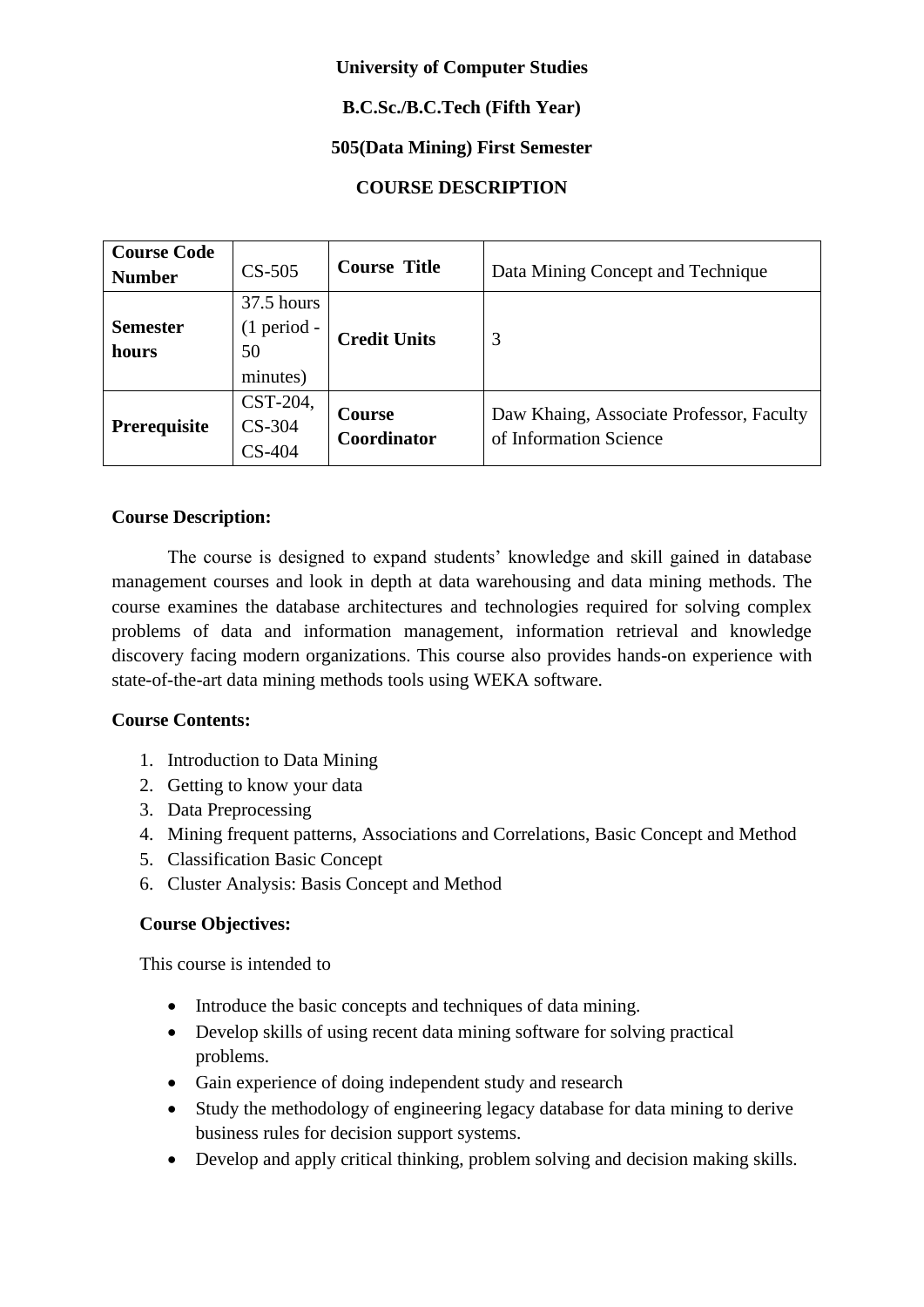### **Learning Outcomes:**

Students who complete the course should be able to

- Know the latest development of knowledge discovery and data mining concepts and techniques.
- Utilize the theories and algorithms for data mining and knowledge discovery.
- Manipulate the possibilities and fundamental limitations that are included in data preprocessing steps of data mining.
- Analyze and compare the performance of different mining methods on a wide range of datasets using data mining methods such association, classification and clustering analysis.
- Apply the data mining method using WEKA tools for analysis.
- Implement the relevant applications in specific domains such as medicine and health care, market basket analysis, etc.

### **Software or Tools**

### - **WEKA software**

### **Reference**

Jiawei Han, Micheline Kamber and Jian Pei, Data Mining – Concepts and Techniques. Morgan Kaufmann, Third Edition, 2011.

### **Reference Books**

- 1) Pang-Ning Tan, Michael Steinbach, Vipin Kumar, Introduction to Data Mining, Addison Wesley, 2006.
- 2) Ian H. Witten and Eibe Frank, Data Mining Practical Machine Learning Tools and Techniques (2nd Ed.), Morgan Kaufmann, 2005.
- 3) S.M. Weiss and N. Indurkhya, Predictive Data Mining, Morgan Kaufmann, 1998.
- 4) Margaret H. Dunham, Data Mining Introductory and Advanced Topics, Prentice Hall, 2003.

#### **Exam Assessment**

| Exam Paper                  | 60% |
|-----------------------------|-----|
| Tutorials/Test (3 times)    | 10% |
| <b>Project/Presentation</b> | 10% |
| Assignment/Attendance (5+5) | 10% |
| Quiz/Discussion (6 times)   | 10% |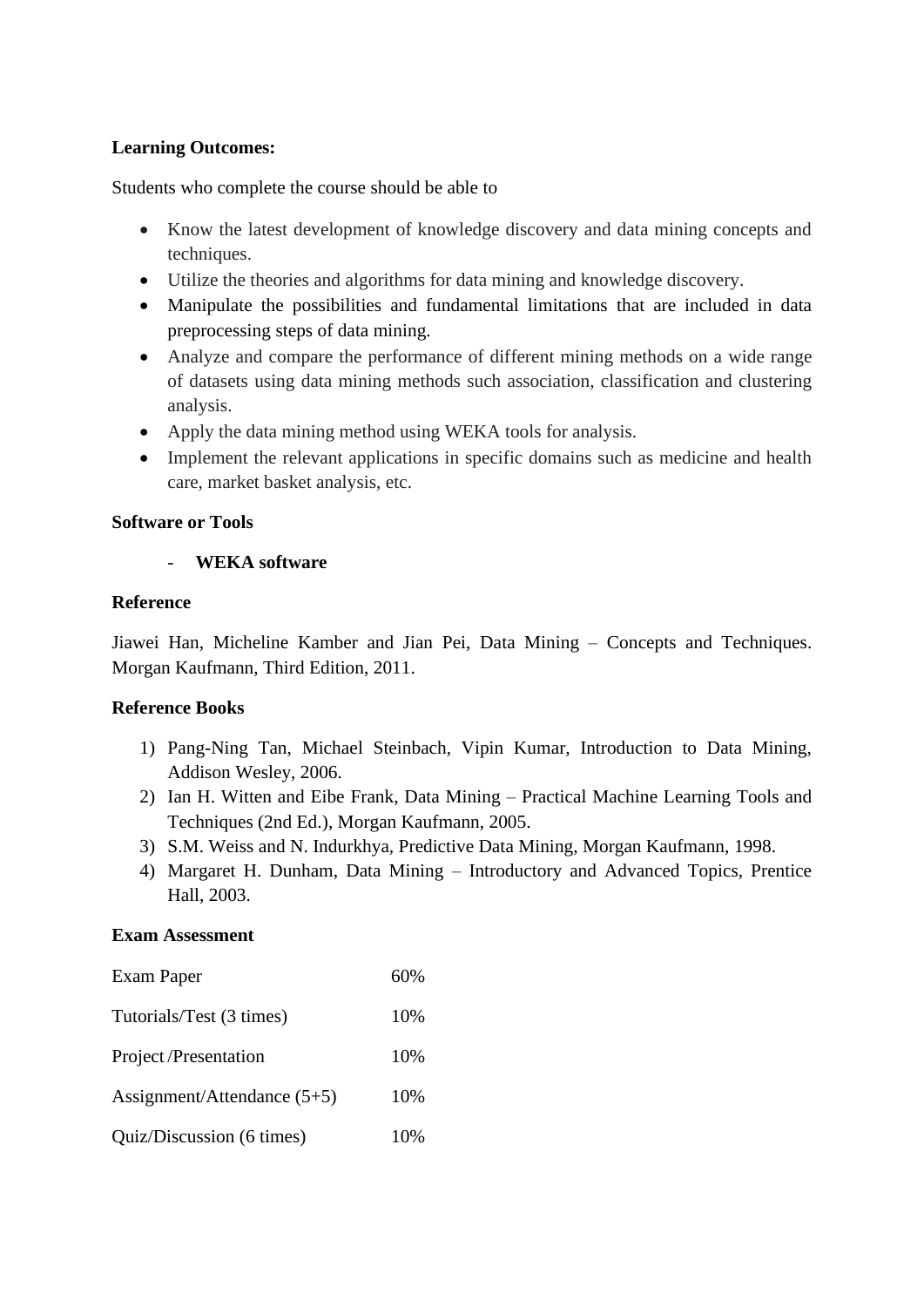## **University of Computer Studies 2017-2018 Academic Year B.C.Sc (Fifth Year)**

| $CS-505$         | : Data Mining                                                                     | (First Semester) |
|------------------|-----------------------------------------------------------------------------------|------------------|
| <b>Text Book</b> | : Data Mining Concepts and Techniques (Jiawei Han, Micheline<br>Kamber, Jian Pei) |                  |

**Period** - 45 periods for 15 Weeks including Practice (50 minutes for 1 period)

| No.                     | <b>Chapter</b>                                         | Page     | <b>Period</b> | <b>Remark</b> |
|-------------------------|--------------------------------------------------------|----------|---------------|---------------|
| 1                       | 1 Introduction                                         | $1 - 34$ | 5             |               |
|                         | 1.1 Why Data Mining?                                   |          |               |               |
|                         | 1.2 What is Data Mining?                               |          |               |               |
|                         | 1.3 What Kinds of Data Can Be Mined?                   |          |               |               |
|                         | 1.4 What Kinds of Patterns Can Be Mined?               |          |               |               |
|                         | 1.5 Which Technologies Are Used?                       |          |               |               |
|                         | 1.6 Which Kinds of Applications Are Targeted?          |          |               |               |
|                         | 1.7 Major Issues in Data Mining                        |          |               |               |
|                         | 1.8 Summary                                            |          |               |               |
|                         | 1.9 Exercises                                          |          |               |               |
|                         |                                                        |          |               |               |
| $\overline{2}$          | 2 Getting to Know Your Data                            | 39-79    | 10            |               |
|                         | 2.1 Data Objects and Attributes Types                  |          |               |               |
|                         | 2.2 Basic Statistical Description of Data              |          |               |               |
|                         | 2.3 Data Visualization                                 |          |               |               |
|                         | 2.4 Measuring Data Similarity and Dissimilarity        |          |               |               |
|                         | 2.5 Summary                                            |          |               |               |
|                         | 2.6 Exercises                                          |          |               |               |
|                         |                                                        |          |               |               |
| $\overline{\mathbf{3}}$ | <b>3 Data Preprocessing</b>                            | $83 -$   | 10            |               |
|                         | 3.1 Data Preprocessing: An Overview                    | 121      |               |               |
|                         | 3.2 Data Cleaning                                      |          |               |               |
|                         | 3.3 Data Integration                                   |          |               |               |
|                         | 3.4 Data Reduction                                     |          |               |               |
|                         | 3.5 Data Transformation and Data Discretization        |          |               |               |
|                         | 3.6 Summary                                            |          |               |               |
|                         | 3.7 Exercises                                          |          |               |               |
|                         |                                                        |          |               |               |
| $\overline{\mathbf{4}}$ | <b>6 Mining Frequent Patterns, Associations, and</b>   | $243-$   | 5             |               |
|                         | <b>Correlation: Basic Concepts and Methods</b>         | 273      |               |               |
|                         | 6.1 Basic Concepts                                     |          |               |               |
|                         | 6.2 Frequent Itemset Mining Methods                    |          |               |               |
|                         | 6.3 Which Patterns Are Interesting? Pattern Evaluation |          |               |               |
|                         | Methods                                                |          |               |               |
|                         | 6.4 Summary                                            |          |               |               |
|                         |                                                        |          |               |               |